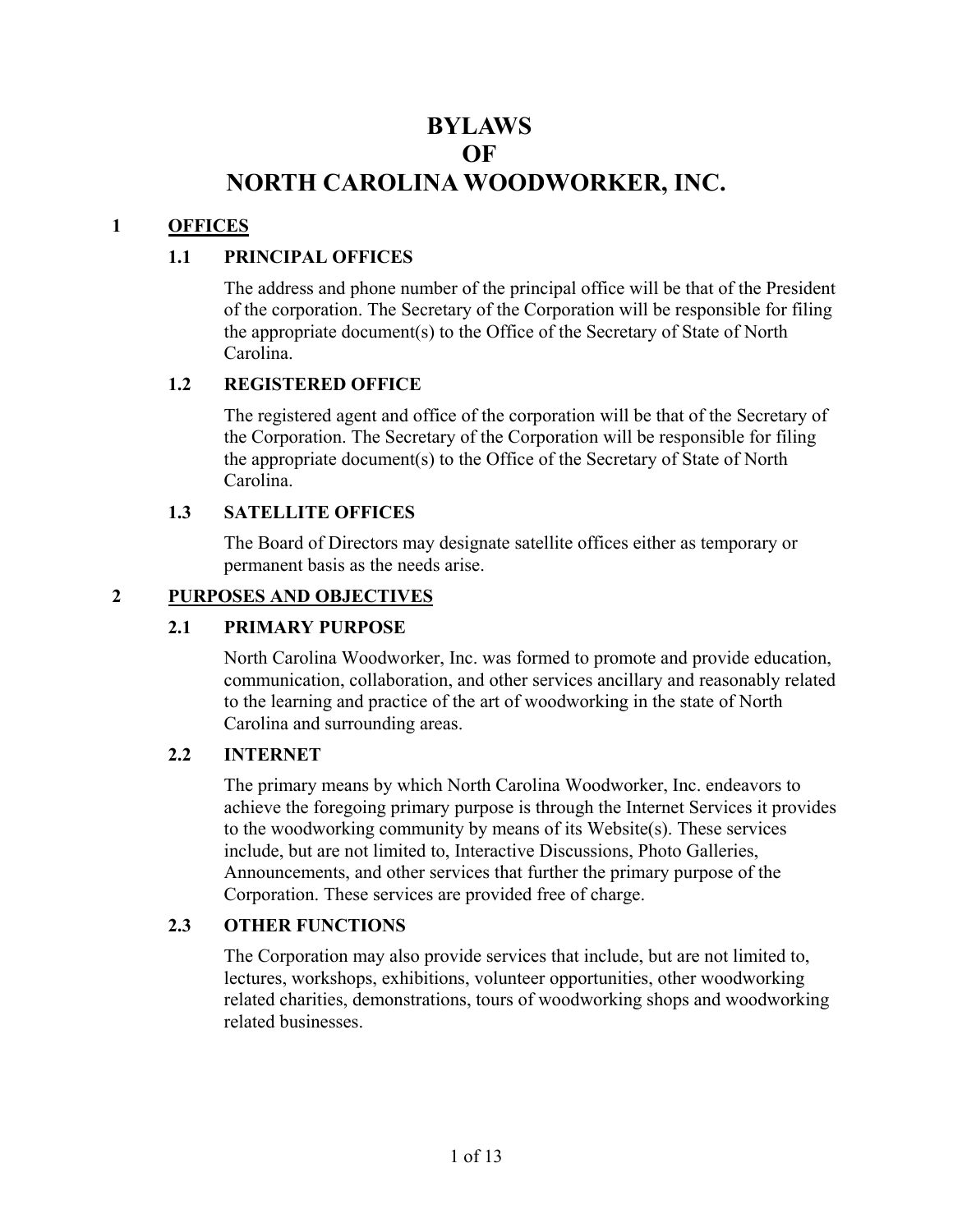## **3 WEBSITE**

#### **3.1 PRIMARY WEBSITE**

The Corporation will always maintain at least one Website that will serve as the primary means to achieve its purposes and to act as the primary means of communication by the organization. This Website will contain areas that will fulfill the following purposes:

- **3.1.1** Announcements/Calendars
- **3.1.2** Discussion Forums
- **3.1.3** Photo Library
- **3.1.4** Link Library
- **3.1.5** For Sale/Classifieds

**3.1.6** Clearinghouse for requests for help from one woodworker to another

#### **3.2 NAMING**

The name of this Website will be "North Carolina Woodworker", and its internet address (URL) will be www.ncwoodworker.net. If it becomes necessary or desirable to change the name and/or the URL, it must be approved by the Board of Directors. The URL must be announced at least 30 days before termination of the old URL.

#### **3.3 OPERATIONS**

All aspects of the corporation's Internet operations will be under the supervision of the Vice President for Internet Operations also referred to as the "Webmaster".

#### **3.4 ASSISTANT WEBMASTER(S)**

The Webmaster may appoint as many Assistant Webmasters, and delegate aspects of the day to day supervision to them, as is required to insure that all Internet operations are maintained in a timely manner.

#### **3.5 OPERATING STAFF**

**3.5.1** The Webmaster will create and/or maintain an operating staff responsible for the detailed operation/and maintenance of its Internet operations.

*3.5.1.1* Content – This includes those persons/positions responsible for the collection, approval and organization of all of the content.

*3.5.1.2* Technical – This includes those persons/positions responsible for all aspects of the detailed technical maintenance, planning and operations.

**3.5.2** The Webmaster will maintain and publish a Job Description for each position and an organizational chart that reflects the reporting and authority relationships for these positions.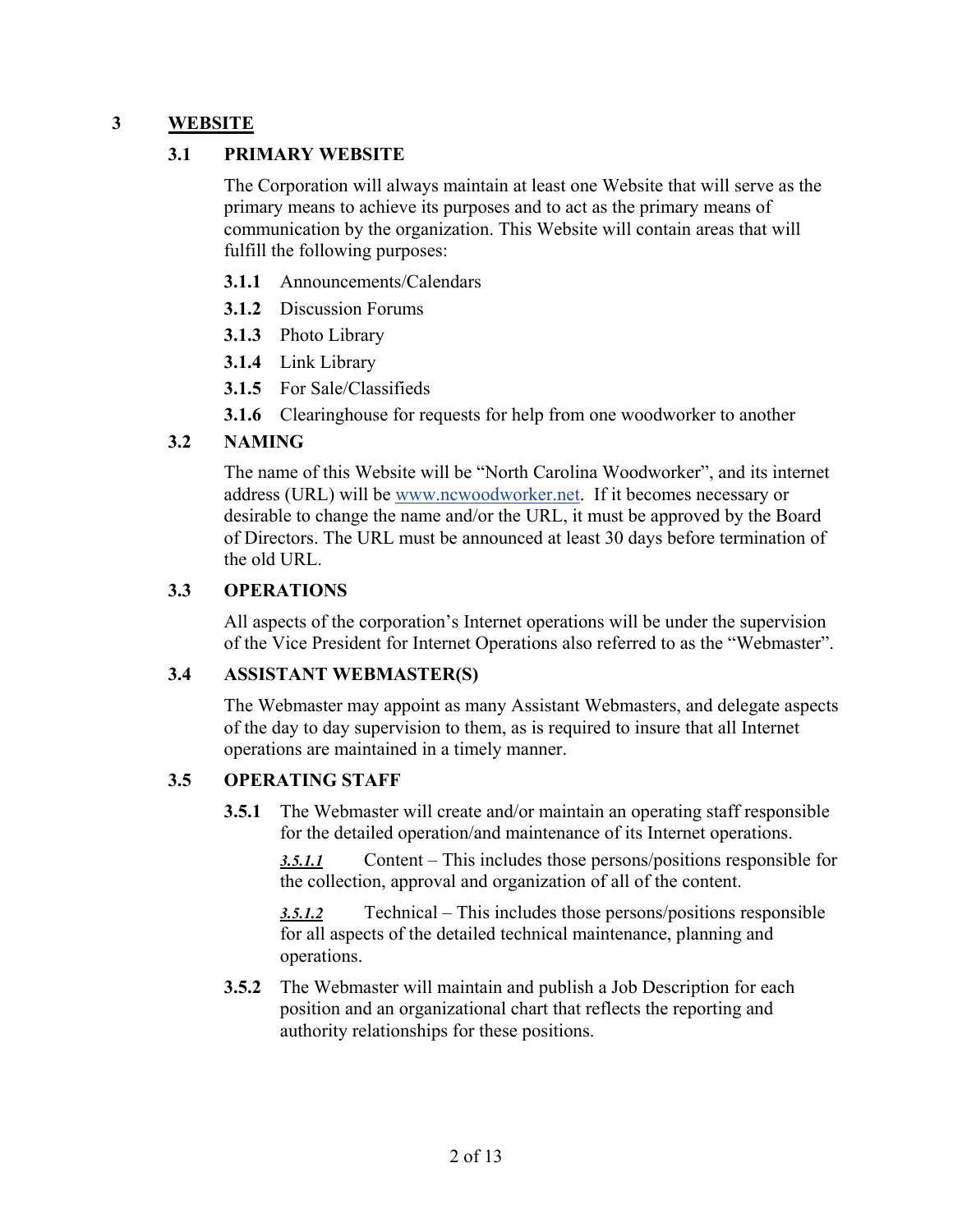#### **3.6 USER LEVELS**

.

Users of the primary Website will be divided into at least the following five (5) groups. A general description and the qualification requirements for each group follows. Detailed description and qualification requirements for all groups will be contained in the" Promotion Policy" referenced in Section 3.7.6 below .

#### **3.6.1** Visitors

These are unregistered persons visiting the Website. In general, they may read all public areas of the Website, but they may not add content.

**3.6.2** New Users

These are users who have registered on the Website and been approved by the Webmaster as meeting the minimal requirements in Section 3.7.1 below, "Registration Requirements".

**3.6.3** Users

These users are persons that have been registered with the Website for some period of time.

**3.6.4** Senior Users

These users have been registered for even longer and have also met other requirements that demonstrate their frequent use and participation with the Website and the Corporation.

**3.6.5** Corporate Members

See Section 4.1 below.

## **3.7 POLICIES**

The Webmaster will create and maintain a set of policies that define all major aspects of the operation of the primary Website. These policies will include, but are not limited to:

- **3.7.1** Registration Requirements
- **3.7.2** General Terms of Service
- **3.7.3** Forum Posting Policy
- **3.7.4** Library Submission and Approval Policy
- **3.7.5** Privacy Policy
- **3.7.6** Promotion Policy
- **3.7.7** Classified Ad Policy

## **4 MEMBERSHIP**

The term "Member" as used here, refers to those persons who are Members of the Corporation and thus have the various duties and rights attributed to Members of a Nonprofit corporation as dictated by the laws of North Carolina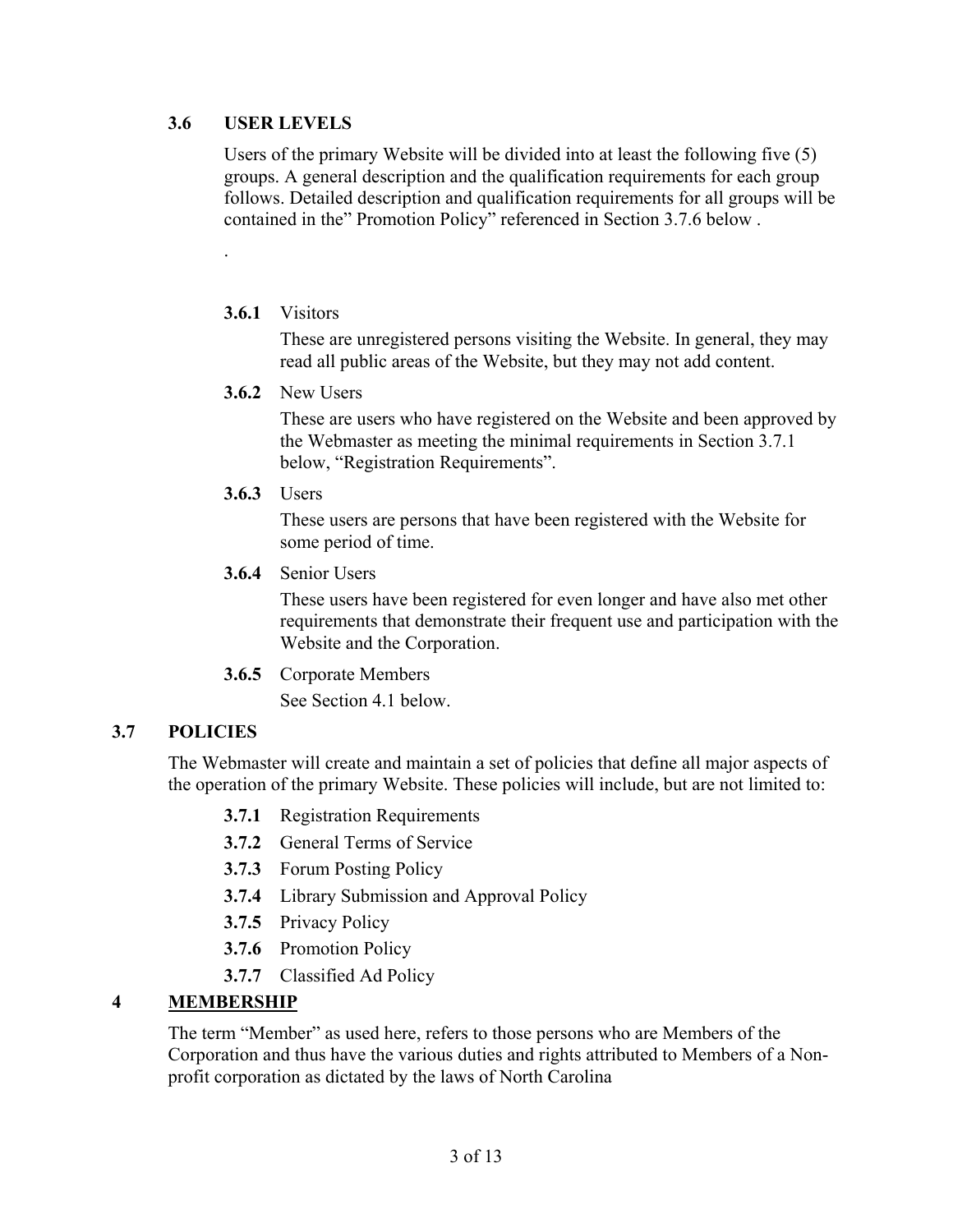## **4.1 QUALIFICATIONS**

- **4.1.1** The Member must have already achieved the status of "Senior User" as referenced in section 3.6.4 above.
- **4.1.2** The Member must have paid the current Membership Dues if any is dictated by the Board of Directors.
- **4.1.3** The Member must have explicitly indicated their desire to be a Member of the Corporation by indicating that intention in their online profile maintained on the primary Website.
- **4.1.4** The Member must have supplied the following contact information and any other information as is required by North Carolina law.

| 4.1.4.1 | Legal Name |
|---------|------------|
|         |            |

- *4.1.4.2* Mailing Address
- *4.1.4.3* Phone Number
- *4.1.4.4* Current and Monitored Email Address

## **4.2 EFFECTIVE DATE**

The primary Website will check automatically, at least daily, to determine if any previous non-Member users have completed all qualification requirements for membership as detailed in Section 4.1 above. When that is the case, all such users will become Members of the Corporation effective on the date that all such qualifications were met.

## **4.3 LENGTH OF MEMBERSHIP**

Memberships will be for 180 days from the effective date and shall be renewed automatically with continued qualification as detailed in Section 4.1.

## **4.4 RIGHTS OF MEMBERSHIP**

- **4.4.1** Members will elect the Board of Directors (as defined in Section 6).
- **4.4.2** Members may be nominated for, and elected to the Board of Directors.
- **4.4.3** Members may be elected to become officers of North Carolina Woodworker, Inc.
- **4.4.4** Members may call for a vote on any of the following issues by delivering written requests from at least 10% of the membership for such a vote to the Secretary of the Corporation (Defined in Section 6).
	- *4.4.4.1* Removal of a Director of the Corporation
	- *4.4.4.2* Change the By-Laws of the Corporation.

*4.4.4.3* Change the published policies and procedures of the primary Website

**4.4.5** Members will have the right to vote on any issue that requires a vote of members as dictated by these By-Laws and/or the applicable laws of the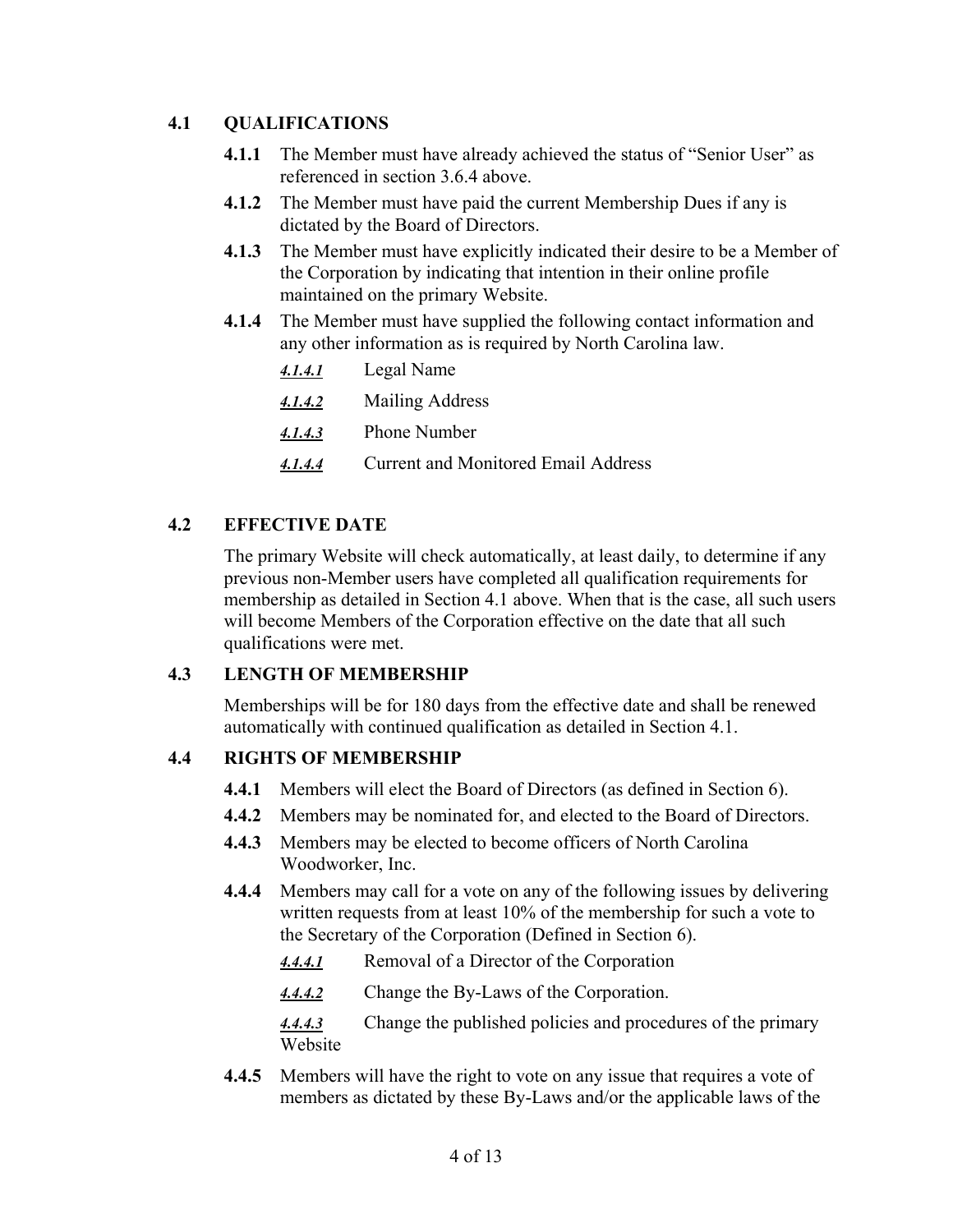State of North Carolina. This includes votes taken at members meeting or an action to be taken without a meeting.

## **4.5 MEMBER LIST**

The Website shall maintain an automated list of Members' names, addresses, phone numbers and email addresses of Members who are eligible to vote and entitled to notice. The Secretary will maintain a written copy of this list which shall contain only members' names and mailing addresses. This list will be available for inspection by any Member, his agent or attorney upon written or emailed request to the Secretary of the Corporation with 7 days notice.

## **4.6 DUES**

- **4.6.1** The Board of Directors will decide the amount of dues, if any, to charge for membership. Initial dues amounts and duration, if any, will be determined at the first Quarterly Board Meeting (Section 6.3 below) after the beginning of the fiscal year (Section 7 below).
- **4.6.2** On the effective date of these By-Laws until the new Board of Directors takes office at the beginning of the fiscal year and decides whether to charge dues and the amount if any, all users who have met all other requirements, will become "Members' without the payment of dues.
- **4.6.3** After the first determination of dues, the amount may only be increased every 6 months. The Board of Directors may decrease the amount at any time, but the decrease must stay in effect for at least 6 months. In the case of a decrease, no refunds will be issued for previous dues payments.

## **5 MEETINGS OF AND VOTES BY MEMBERS**

## **5.1 INTENTIONS**

**5.1.1** Meetings

The primary Website of the corporation will provide an interactive forum that will allow Discussions of Corporate Business to be held with the intention of minimizing the need for formal member meetings.

## **5.1.2** Voting

It is the intention of the Corporation to use "Action by Written Ballot" and Electronic voting (Email), as the primary means of member voting rather than the traditional face to face member meeting.

## **5.2 PROXIES**

- **5.2.1** Any member may appoint a proxy to vote on their behalf for a specified members' meeting or Action by Written Ballot.
- **5.2.2** The proxy is only valid for the specified Members' meeting or Action by written Ballot.
- **5.2.3** Proxy Appointment will become valid upon receipt by the Secretary of the Corporation of a form specifying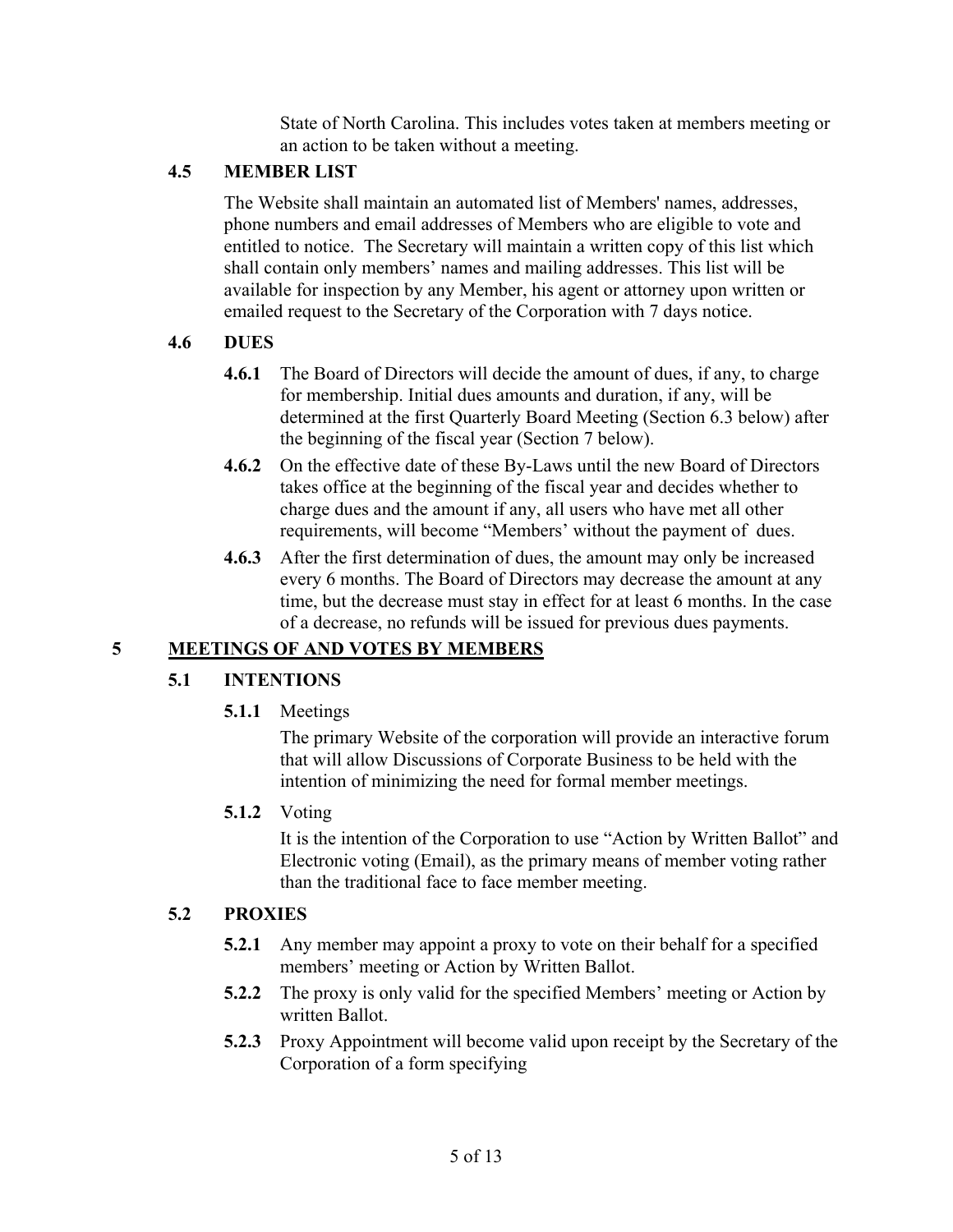- *5.2.3.1* The meeting or action by ballot for which the proxy is valid.
- *5.2.3.2* The name of the proxy.
- **5.2.4** The appointment form must be delivered to the Secretary of the Corporation by mail or email.
- **5.2.5** The proxy must be another Member or the appointing member's attorney in fact.

#### **5.3 VOTING**

The following pertains to all votes by members, either at a meeting or by an Action by Written Ballot.

**5.3.1** Notice

Notice of each vote will be delivered by email to Members at least 14 days in advance of the deadline for submission of votes. The notice will contain:

*5.3.1.1* The date of the meeting or the deadline for submission of ballots for Actions by Written Ballot.

*5.3.1.2* The Officers and/or the names of the members calling for the actions.

*5.3.1.3* A summary of the intent of the actions.

*5.3.1.4* A list of all votes that will be conducted and the URLs, if any, of the discussions of the actions.

- *5.3.1.5* Ballots for each vote to be taken.
- **5.3.2** Method

Members or their proxies may vote in the following manner.

- *5.3.2.1* Written ballot delivered by Mail.
- *5.3.2.2* Written ballot delivered by email.
- *5.3.2.3* Written ballot hand delivered to the Secretary of Corporation
- *5.3.2.4* In the case of meetings, written ballot filed at the meeting.
- **5.3.3** Quorum

*5.3.3.1* The total number of Corporate Members will be determined as of the date for the notification of the candidates.

*5.3.3.2* Sufficient ballots (as described in Section 5.3.2) must be cast to represent a majority of the Corporate Members.

**5.3.4** Majority

Except as otherwise provided in these By-Laws or by North Carolina law, all votes will be decided by a majority of the total votes cast.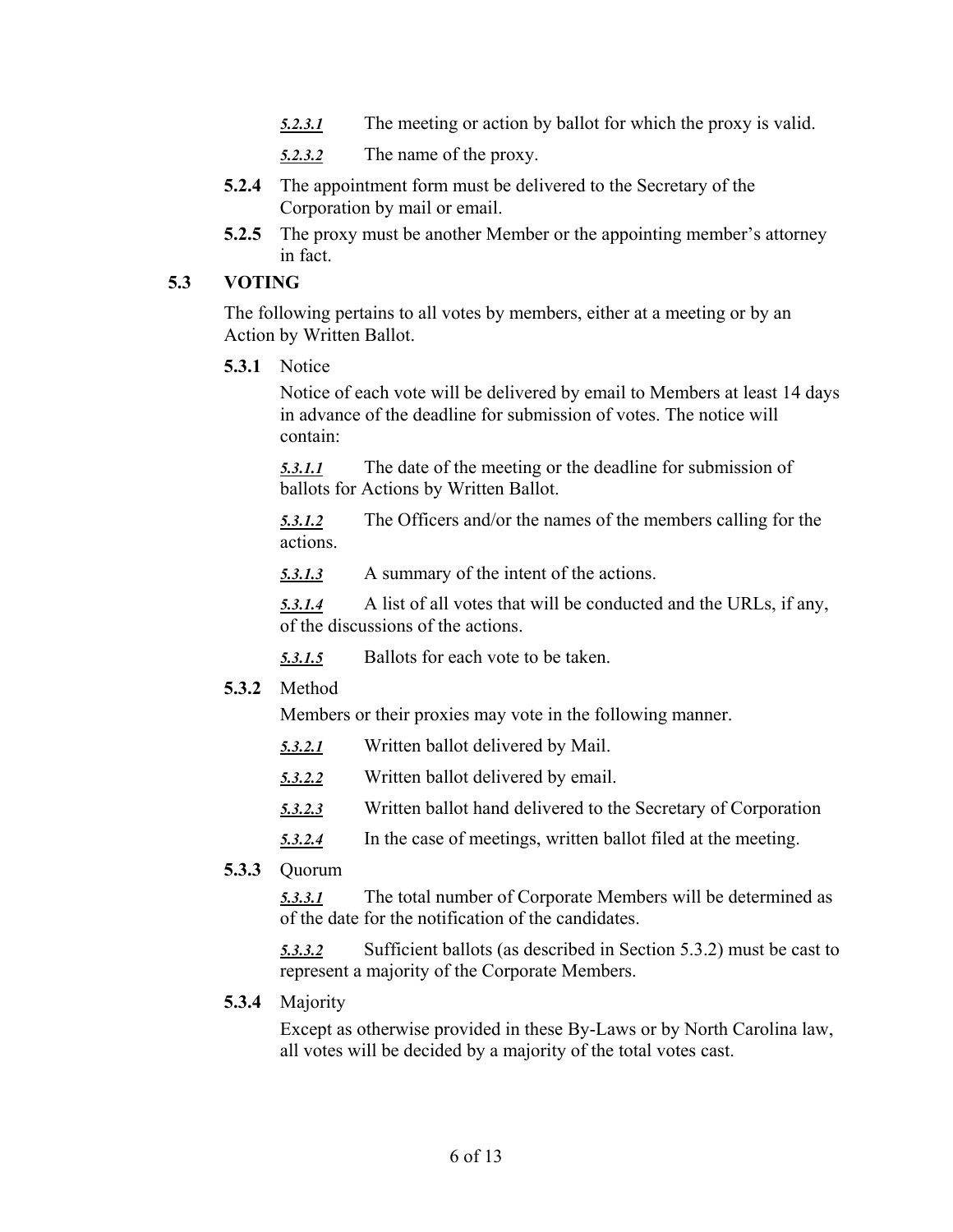## **5.4 ACTION BY WRITTEN BALLOT**

An action by written ballot of the Members may be called at any time by the Board of Directors, the President, or by the Secretary at the written or emailed request of ten percent (10%) or more of the Members entitled to vote on any issue proposed, or as otherwise required by law. The date of the request will be the date for determining active membership.

## **5.5 ANNUAL MEETING OF MEMBERS**

- **5.5.1** An annual meeting of the Members of the Corporation shall be held within sixty (60) days before the close of the fiscal year of the Corporation for the purpose of electing Directors.
- **5.5.2** Quorum

In addition to the quorum requirements in Section 5.3.3 above, this meeting must be attended by at least two members of the Board of Directors to conduct the meeting and to certify the election.

- **5.5.3** The voting process will be the same as described in Section 5.3. However, each member will be entitled to the same number of votes as there are Directors to be elected. The members may distribute their votes amongst the nominees as they see fit. The receivers of the top number of votes, down to the number of directors to be elected will become the Board of Directors.
- **5.5.4** All Members will be entitled to same number of votes.
- **5.5.5** Each Member entitled to vote may do so by written proxy from the Member or his attorney in fact, effective upon delivery of same to the Secretary. All proxy's shall be valid only for the votes at the meeting immediately following the execution of the proxies and shall expire at the conclusion of that meeting. Proxies shall be filed with the records of the Corporation.

## **6 BOARD OF DIRECTORS**

## **6.1 NUMBER, ELECTION AND TERM OF OFFICE:**

- **6.1.1** Each Director must be a Member of the Corporation.
- **6.1.2** The number of Directors of the Corporation shall be seven (7), unless and until changed by modification of the By-Laws or vote of the Members.
- **6.1.3** Directors will be elected as described in Section 5.5 above
- **6.1.4** Each Director shall hold office until their successor is elected and qualified, or until his prior death, resignation, or removal.
- **6.1.5** The term of office for all Directors shall be approximately one year beginning on the first weekday of the fiscal year and lasting until the first weekday of the next fiscal year.

## **6.2 DUTIES AND POWERS**

**6.2.1** The Board of Directors shall be responsible for the control and management of the affairs, property, and interests of the Corporation and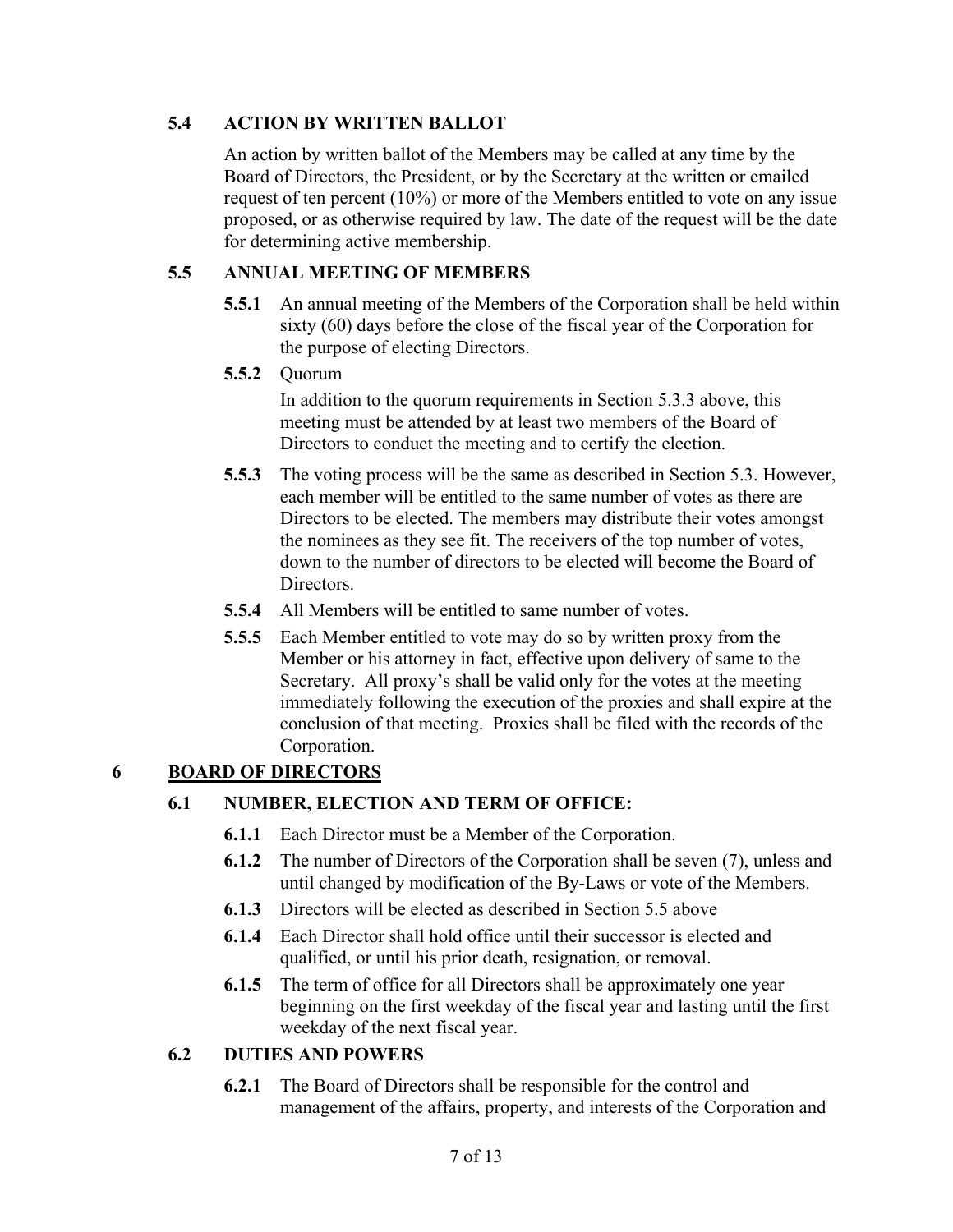may exercise all powers of the Corporation except those reserved for its members by the Articles of Incorporation, the By-Laws, or the laws of the State of North Carolina.

**6.2.2** Every Director must serve as a Corporate Officer and/or the chairman of a Standing Committee.

#### **6.3 ANNUAL AND REGULAR MEETINGS**

**6.3.1** Annual Meeting

The annual meeting of the Board of Directors shall be held during the first full week of the fiscal year for the purposes of organizing the newly elected Directors in to a management team. This includes electing officers and chairmen of the standing committees and transacting such other business as may properly come before the meeting. The members of the previous board will also be invited to attend to help with transition of the old management team to this new management team.

**6.3.2** Quarterly Meetings

In addition to the Annual Meeting which will serve as the first quarterly meeting of the fiscal year, there will be 3 additional meetings to be held in the first full week of the months of

- a) September
- b) January
- c) April

## **6.4 SPECIAL MEETINGS**

Special meetings of the Directors may be called at any time by the President or any Director.

## **6.5 NOTICE OF MEETINGS**

A Written notice of each meeting of Directors, whether annual, quarterly, or special, shall be served in writing (7) days before the meeting upon each Director. This notice will contain the time, place and preliminary agenda for the meeting. Additionally, the method and contact information for those Directors, who must attend remotely, will be specified. Remote attendance will adhere to current North Carolina law for such attendance.

#### **6.6 QUORUM**

All meetings of the Board of Directors will require a majority of the Board of Directors to be present, either in person or remotely at the commencement of the meeting.

#### **6.7 ACTION WITHOUT A MEETING**

**6.7.1** Any Director may call for an action without a meeting. Notice of such an action must be delivered by email to the Board of Directors at least 7 days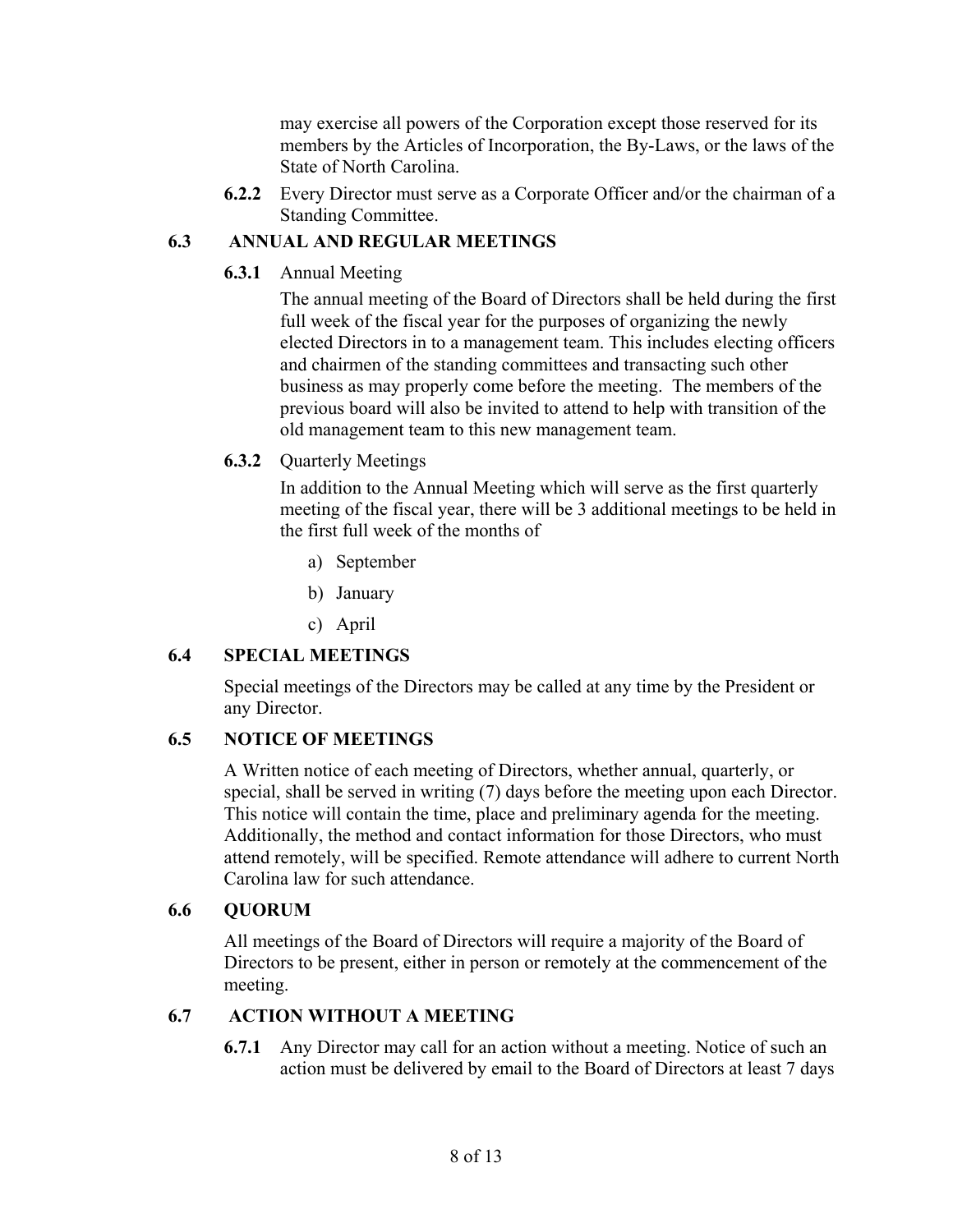in advance of the deadline for submission of votes. The notice will contain:

*6.7.1.1* The name and position of the Director(s) calling for the action,

*6.7.1.2* The email address of the Director (normally the Secretary) who is to receive the ballots,

*6.7.1.3* The date of the deadline for submission of the ballots,

*6.7.1.4* A summary of the intent of the actions,

*6.7.1.5* A list of all votes that will be conducted and the URLs, if any, of the discussions of the subjects, and

*6.7.1.6* Ballots for each vote to be taken

- **6.7.2** Except as otherwise provided by these By-Laws or North Carolina law, corporate action to be taken by vote of the Board of Directors shall be authorized by a majority of votes cast.
- **6.7.3** Each Director shall be entitled to one (1) vote.

## **6.8 ORGANIZATION**

At the first annual meeting of a new Board of Directors, the Directors will vote to form an organization that has the following Titles and responsibilities. Each of the following positions is a Corporate Officer. Each Director may hold only one Office for a term of one (1) year (except as noted in Section 6.10.3).

## **6.8.1** President

The President shall be chief executive Officer of the Corporation and functions as the Chairman of the Board of Directors. Subject to the authority of the Board of Directors, he shall have general charge and supervision over, and responsibility for, the business and affairs of the Corporation. Unless otherwise directed by the Board, all other Officers shall be subject to the authority and supervision of the President. The President will exercise that authority through the Executive Vice President.

 The President may enter into and execute in the name of the Corporation contracts or other instruments in the regular course of business or contracts or other instruments not in the regular course of business which are authorized, either generally or specifically, by the Board of Directors. The President shall have the general powers and duties of management usually vested in the office of President of a Corporation.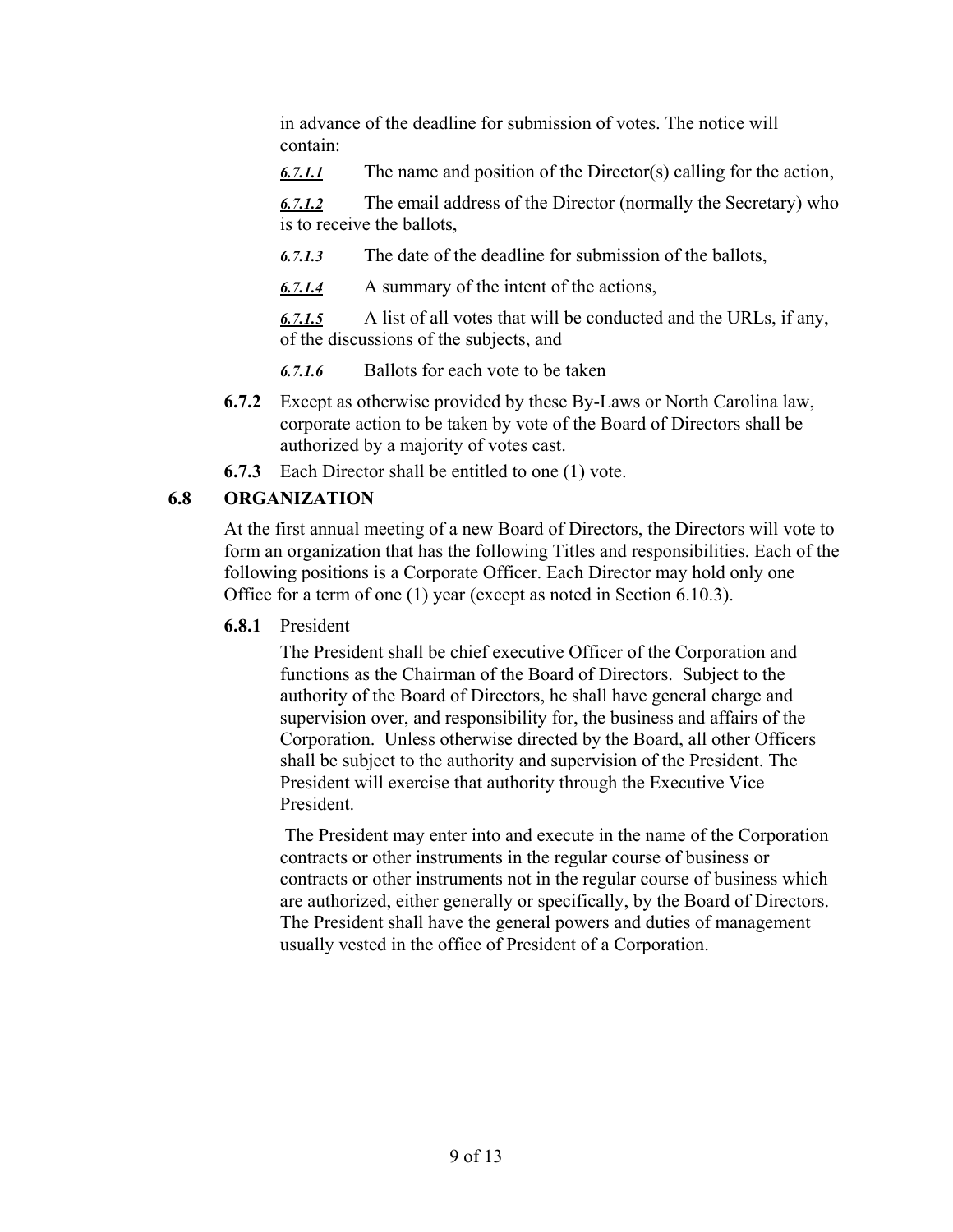**6.8.2** Executive Vice-President

*6.8.2.1* The Executive Vice President (EVP) shall serve as the chief operating officer for the Corporation. Taking direction from the President, the EVP will direct the day to day operations of the Corporation and supervise the other officers in their duties.

*6.8.2.2* The EVP may assume the responsibilities and authority of any officer of the Corporation, including the President, for the following reasons:

- a) Short term absence
- b) Long term absence
- c) Resignation
- d) Death
- e) Inability or refusal to act

The assumption of responsibilities will be automatic until such time as the Board of Directors can address the issues.

**6.8.3** Vice-President for Internet Operations (Webmaster)

The Vice President for Internet Operations is responsible for the day to day management of the Corporations' Internet operations. This includes all duties both implied and expressly referred to in Section 3 above, titled "Website", but also includes all other Internet operations.

This position is also responsible for planning, staffing, and policy.

**6.8.4** Secretary

The Secretary shall be responsible for the maintenance of the following documents:

- *6.8.4.1* Articles of Incorporation
- *6.8.4.2* By-Laws
- *6.8.4.3* Meeting Minutes
- *6.8.4.4* Contracts
- *6.8.4.5* All other Corporate Documents and records

In addition, the Secretary will:

*6.8.4.6* Serve as the Chairperson of the Board of Directors Nominating committee.

*6.8.4.7* Oversee the election of the Board of Directors

*6.8.4.8* Oversee all "voting" by creating or causing to create all necessary notices and ballots, certifying voting results and maintaining voting records.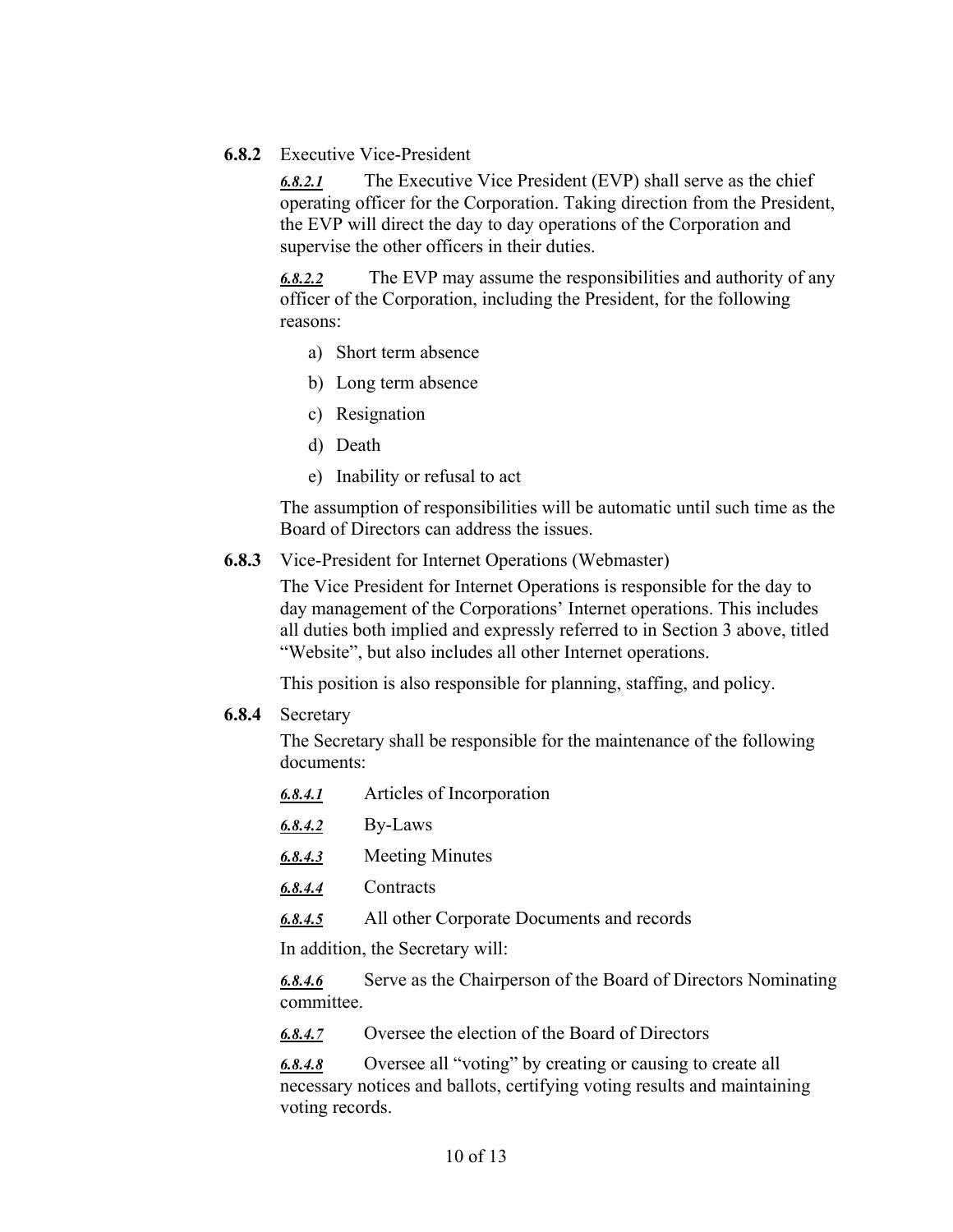**6.8.5** Treasurer

*6.8.5.1* The Treasurer shall have the custody of the funds and securities of the Corporation and shall keep or cause to be kept regular books of accounts for the Corporation.

*6.8.5.2* The Treasurer will file or cause to be filed all financial documentation and financial returns as required by North Carolina and/or Federal law.

*6.8.5.3* The Treasurer shall create or cause to be created any standard financial reports that are needed for the operation of the Corporation.

#### **6.8.6** Events Director

The Events Director shall coordinate and oversee all non-internet activities such as tradeshow demonstrations, teaching workshops, tours of woodworking shops and similar events to promote the goals of the Corporation.

**6.8.7** Development Director

The Development Director will be responsible for all activities involving fund raising, community outreach, charitable activities and liaison, and publicity.

#### **6.9 VACANCIES**

Vacancies on the Board of Directors may be caused by any of the following:

**6.9.1** Bylaw Modification

Modification of the By-Laws to increase the number Directors

**6.9.2** Resignation

A Director may resign at any time by giving written notice to the Board of Directors, the President, or the Secretary of the Corporation. Unless otherwise specified in the notice, resignation shall take effect upon receipt thereof by the Board of Directors or such officer, and acceptance of the resignation shall not be necessary to make it effective.

- **6.9.3** Death or Incapacitation
- **6.9.4** Removal by Board of Directors

By a majority vote of the remaining Directors, another Director may be removed for cause.

**6.9.5** Removal by Members

A Director may be removed with or without cause at any time by the Members using any of the voting processes defined in Section 5 above.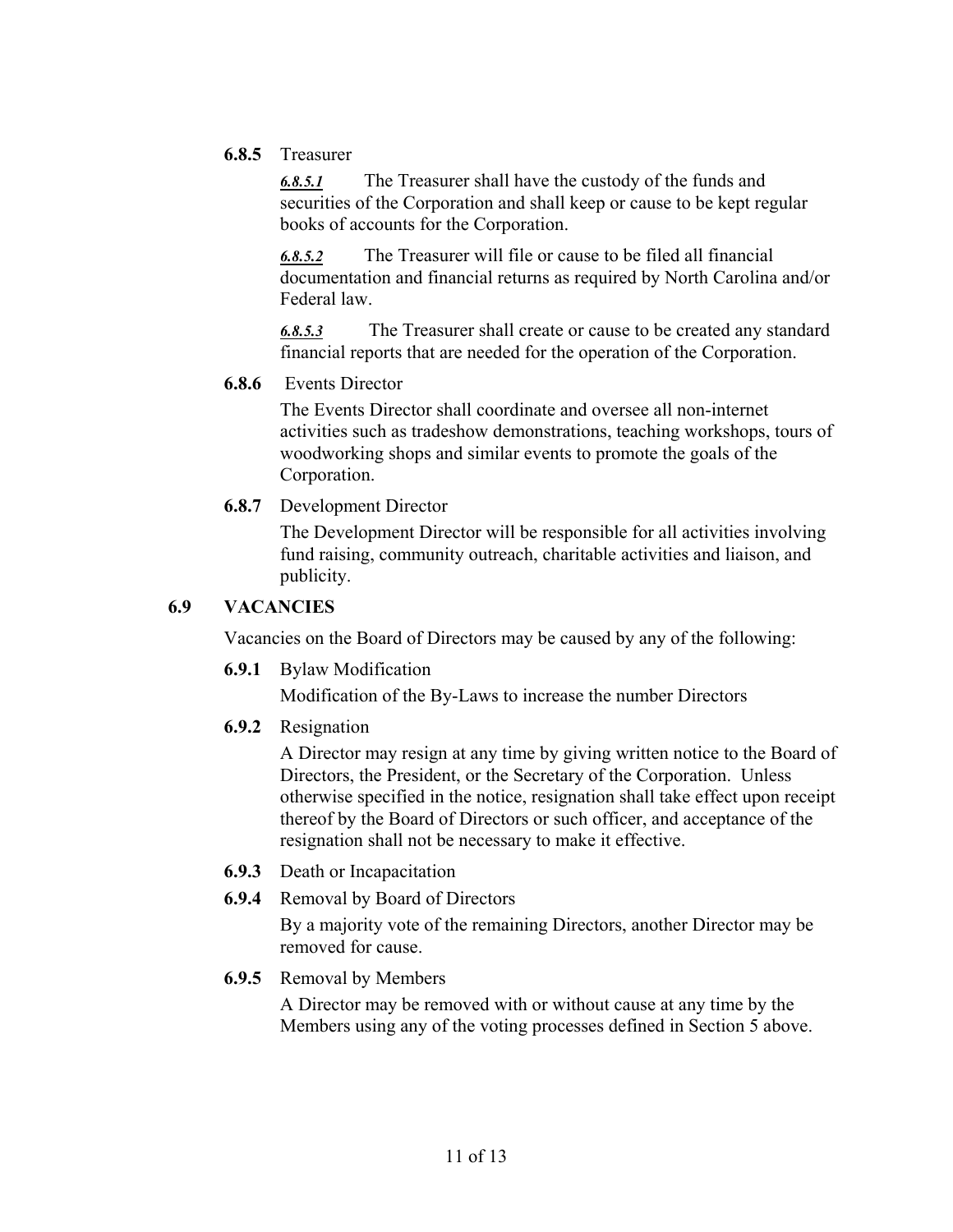#### **6.10 FILLING A VACANCY**

- **6.10.1** Except in the case of "Removal by Members" Section 6.9.5 above, all vacancies will be filled by a unanimous vote of the remaining Directors.
- **6.10.2** Directors removed by a vote of the members must be filled by a vote of the members. The Board of Directors will immediately put in place a nomination process and the call for an Action by Ballot to elect a replacement. This process must not take more than thirty days from date of the removal.
- **6.10.3** The rule allowing a director to hold only one office may be temporarily suspended until the vacancy has filled.

#### **6.11 SALARY**

 No salary shall be paid to Directors or Officers. However, any Director or Officer may be reimbursed for actual expenses incurred in the performance of their duties.

#### **6.12 CONTRACTS**

- **6.12.1** No contract or other transaction between the Corporation and any other corporation shall be impaired, affected, or invalidated, nor shall any Director be liable, because any one or more of the Directors of this Corporation is interested in, or is a Director or Officer, of such other Corporation, provided that all relevant facts are disclosed to the Board of Directors.
- **6.12.2** Any Director, personally and individually, may be a party to or interested in any contract or transaction of this Corporation, and no Director shall be liable in any way by reason of such interest, provided that all relevant facts are disclosed to the Board of Directors, and provided that the quorum and vote to authorize, approve, or ratify such contract or transaction by the vote shall not count the presence or vote of such Director.

#### **6.13 COMMITTEES**

- **6.13.1** Each Officer shall have the authority to create and dissolve committees to assist the Officer with the conduct of their duties. In such cases, the Officer must serve as chairman of that committee(s). The committee members shall serve at the pleasure of the Officer forming the committee.
- **6.13.2** The Board of Directors, by unanimous vote of the entire Board, may from to time to time create committees as they deem desirable, with such powers and authority (to the extent permitted by North Carolina law) as may be provided in such resolution. Such a committee must be chaired by a member of the Board of Directors and the committee Members shall serve at the pleasure of the Board.

#### **6.14 SURETIES, BONDS AND INSURANCE**

**6.14.1** In case the Board of Directors shall so require, any Officer, employee, or agent of the Corporation shall execute to the Corporation a bond in such sum and with such sureties as the Board of Directors may direct,